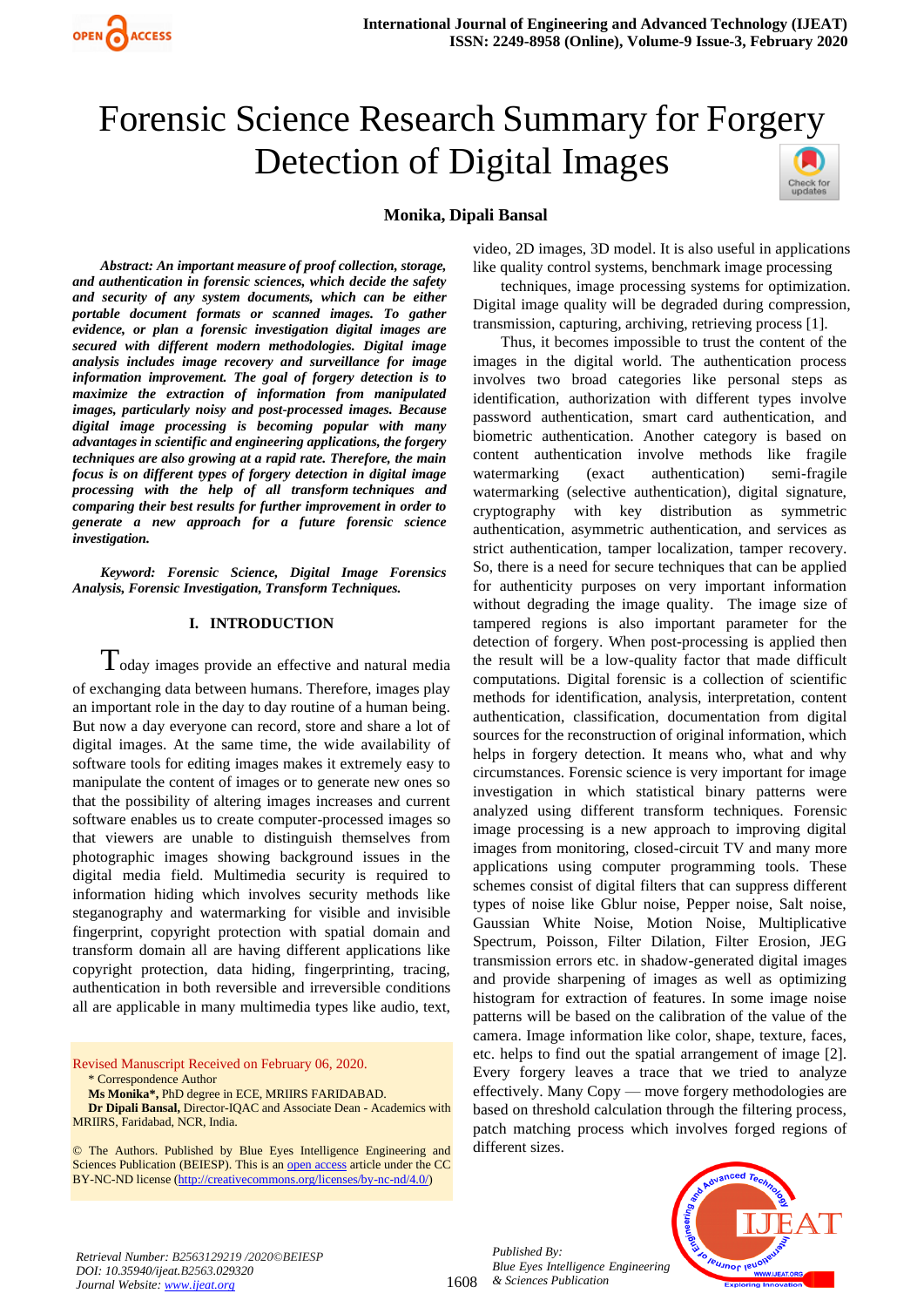Some times every pixel match processing is complex and time-consuming so that block-based image pixel comparison was done using Euclidean distance calculation tried to reduce the dimensions from RGB vectors of the whole image. Many authors used different transforms and symmetry techniques and multimedia analysis also based on blind forgery study. Non-blind forgery detection has a constraint on their application due to the costly process of the benchmark presented on their images. Different techniques suggested by previous authors have a general workflow that includes pre-processing, feature extraction, matching, visualization of features. Copy- move forgery includes some characteristics like quality degradation via different attacks on images. These different types of image attacks are implemented as filtering attacks of smoothing, sharpening, some normal attacks include noise addition, cropping, compression, vertex quantization, vertex addition, and deletion, some desynchronized attacks are rotation, scaling, translation, vertex recording, sampling, subdivision, and simplification. Some of the important features required for calculating parameters like Characteristic similarity index, gradient magnitude similarity variance, spectral residual similarity, hair similarity index, natural scene statistics, information fidelity criterion also known as visual information fidelity. Motivation comes from the detection of tampered events. [3]. But our main aim is to improve final score value for any kind of image evaluation is compared with existing state-of-art Copy- move forgery. [Figure.1](#page-7-0) presents a basic approach to forensic investigation. This paper presents a precise objective of analyzing all types of forgery detection that helps in summarizing various approaches adopted for rapid processing and reducing computational complexities. [4].

## **II. RELATED WORK**

Many methods used by many researchers to locate and detect forgery regions such as Copy--move forgery through Discrete Cosine Transform (DCT), Fast Walsh-Hadamard Transform, Normalized Cross-Correlation (NCC) and Discrete Wavelet Transform (DWT), which reduces the complexity of time and its representations of dimensions.

Jayasankar [5] (2018) implemented an image quality assessment measurement for reliable, accurate results involved mean absolute mean-variance, Average square error, root mean square error, peak signal to noise ratio for color and grayscale images with impressive results of fidelity ratio compared with existing metrics without human visual system. Still has some limitations in various image processing systems like Satellite machine-generated imagery, binary images, geographical information systems.

Siddeq [6] (2017) proposed 2D image compression based one-dimension discrete cosine transform and output of this is applied through discrete sine transform for high-frequency components minimization through quantization and binary search algorithm for compressed quality ratio compared with others methods but still complex in image type of JPEG and JPEG2000 for best results.

Kamenicky *et al.* [7] (2016) presents different methods for forensic video and image analysis with their originality, improved image quality by reducing noise, unwanted blur and other possible artifacts that contribute to the criminal investigation. The authors ensure image analysis repetition, image processing functions such as image source and their verification, restoration using PIZZARO software. The authors presented real cases solved by the image processing expertise team of the Czech Academy of Science, Czech Republic Police's National Drug Headquarters and Investigation Service. But still there are some limitations in their study that it is difficult to verify credibility, origin, restore an image by removing unwanted artifacts with increasing data quality, it is not time-effective in terms of facilitating criminal work, it is necessary to use different methods to obtain stronger evidence. It represents PIZZARO-based forensic image implementation tool [8] which includes 1.) Image source determination: Source device assignment, LCD re-captured images detection, Quantization table implementation. 2). Verification of image content: Double JPEG compression, detection of interpolation, detection of movement of Copy-, the incoherence of noise Chromatic aberration. 3) Restoration of images: DE-noising, super-resolution, elimination of JPEG artifacts. Garfinkel [9] (2010) presented an efficient review of the investigative literature directions of digital forensic science for the next 10 years starting from 2010. Digital forensic is approximately 50 years old and initially required for email data recovery, data formatting, immediate deletion and identification, data remedy, software and hardware application, time-sharing, centralized computing facilities. For many investigations such as military analysis, government organization, and e-discovery, digital forensics is, therefore, a very important part. Digital forensic also helps to solve computer crime such as bank fraud, money laundering, and child exploitation. Previous DFRWS and CDESF begins together for digital evidence but is dispersed due to inadequate resources using HASS and CARVER support XML data file representation. The authors show different views on how new data representation concepts can make digital forensic more efficient, but only with the support of funding agencies that need to accept standards and procedures for testing and validating research products. Short-coming in their study is: the lack of incompatibility of training data-sets and format, the efficiency of the research process reduces day by day; unauthentic users cannot easily obtain forensic data for processing [10]. Forensic image analysis increases the speed with new technologies of processing forensic investigation. Authors also explore the principle of design such as transparency, privacy, and security with Van-Beek *et al.* [11] (2015) implementing it for a business perspective. With the help of the Hansen System, the author uses some forensic drivers to reduce the case lead time, maximum data coverage, and expert team analysis. Short-coming in their study is: Need to substitute Hansen System for the Xiraf System [12]. Authors tested various methodologies such as data descriptions, showing platform, feature selection, extraction of features, the color derived feature similarities for reliability purposes with the help of the region of interest curve showing true positive rate and false positive rate by

1609 *Published By: Blue Eyes Intelligence Engineering & Sciences Publication* 

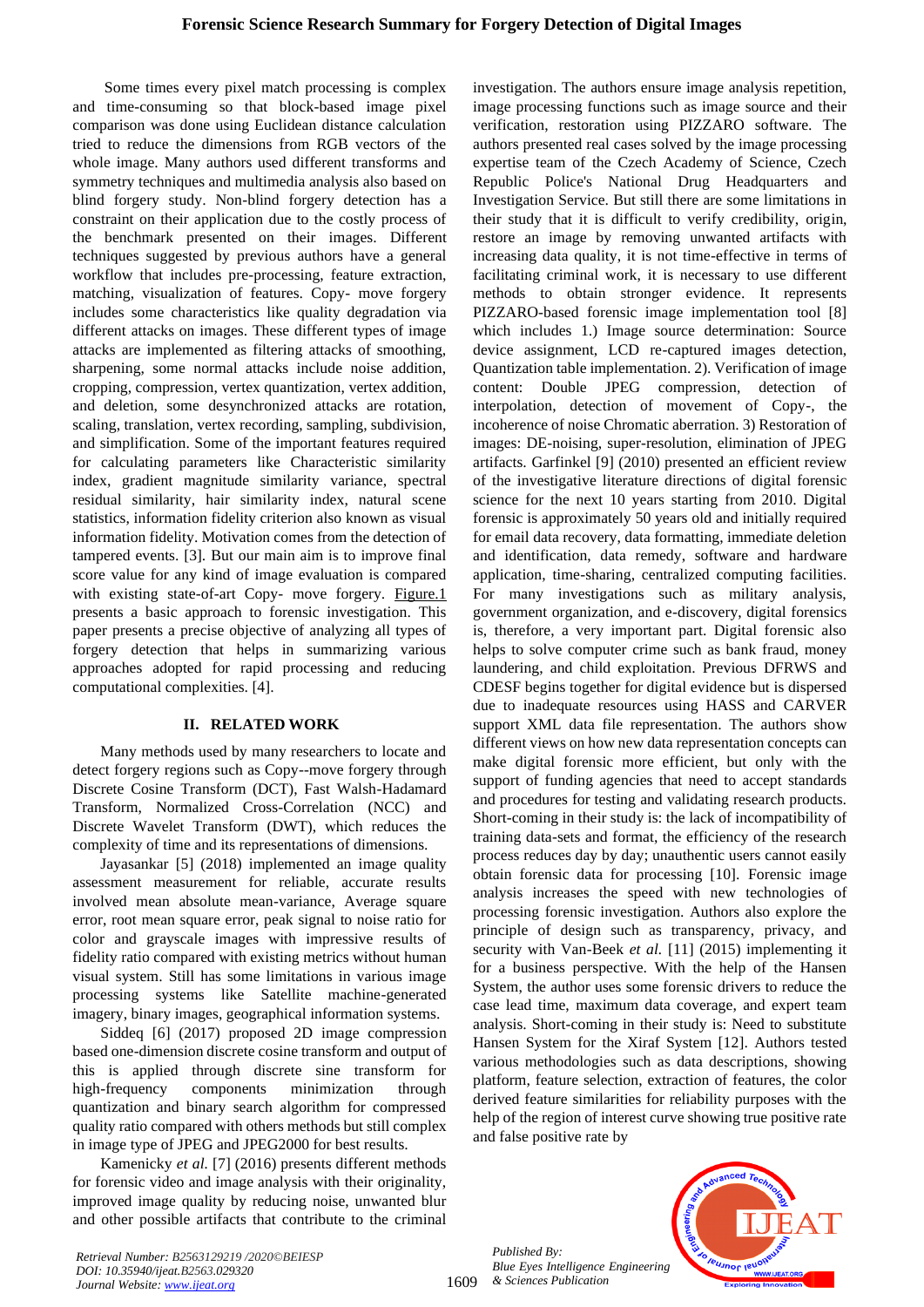

Talbot-Wright *et al.* [13] (2016) for different data types. For their fundamental uniqueness, Authors analyze traditional forensic information such as chromatography and digital images and perform scaling operations to enable more automated discovery of trends in the forensic case study with more powerful algorithms. Authors effectively present the practical application for the forensic intelligence process of generalized and transversal work such as deletion memory, problem profile, etc. Forensic research is an expansion of forensic science that helps in many policies and security content. Authors implemented a simple approach to exploring images that enable strong insights into domestic and regional scales of criminal organizations. The drawbacks in their study are: the threshold value found for descriptive statistics between 28% and 45% of the profile document, this can be strengthened with a good approach, the strength of the association between the origin rate and the sequence of repetitions. gives their relationship hypothesis for the week.

Warbhe *et al.* [14] (2016) presented a novel approach for image forgery detection using (NCC) Normalized Cross-Correlation, a tool for matching image recording features, tempering matching and pattern recognition. Authors use coarse forgery detection to find the highly correlated area where each uneven block acts as a template for NCC and fine-tuned detection to detect forged region. NCC helps to calculate the cross-correlation of each pixel and standardize that image by square root autocorrelation. The authors use the detection method based on a block-based approach. This helps to determine the similarities and non-similarities between  $+ 1$  and  $-1$  of digital images. The limitations of this study are: the need for improved post-processing algorithms such as scaling, rotation, etc., the threshold value for block-size of 4 and block size of 20 is 0.98, which can be further improved by changing these two values. The authors successfully proposed a method to increase the efficiency of digital evidence detection investigation promptly presented by Hitchcock *et al.* [15] (2015) reducing block size for analysis in the forensic laboratory between regular and non-regular datasets. The authors successfully implemented an analysis of forgery detection. Authors represent digital field triage analysis through planning, evaluation, reporting, threshold, where the calculation is carried out through various phases such as user account, type of crime (internet activity, multimedia documents, installed software, emails), attached device, timely search, encryption one by one. The triage model of the digital field works in two ways i.e. DCFT (Digital Computer Field Triage) and DMFT (Digital Mobile Field Triage). Digital field triage members collect confirmation from RAM running on that TCU (Technological Crime Unit Examination) threshold machine. The limitations in their study are: time-consuming process between analyzing digital evidence and receiving the analytical report, Advanced training required for ram capture, basic acquisition, encoding capability detection on a live machine, need for experienced digital field triage members, need to review the DFT model's efficiency and efficiency.

Hashmi *et al.* [16] (2014) proposed an efficient and robust Copy--move image forgery detection method through the process of feature extraction techniques called DyWT

(Dyadic Wavelet Transform) with SIFT (Scale Invariant Feature Transform), which helps to match large key points with the precision of 95 percent but with a combined effort of DyWT+SIFT. Experimental results show that precision was 88 percent with a false positive rate of 10 percent. Image forensics proofs that digital image authenticity can be easily detected and used as evidence for judgment purpose. The proposed novel methodology is based on the transformation of invariant scale features (SIFT) for Copy- move forgery occurrence and recovering by Irene Amerini *et al.* [17] (2011) also shows geometric transformation for highly reliable cloning. The main drawback is how to improve the investigation of cloning damage patch with highly uniform texture and how to extend the clustering phase by the process of image segmentation [18].

Warbhe *et al.* [19] (2016) proposed interpolation techniques to find JPEG (Joint Photographic Experts Group) artifacts using Nearest neighbor techniques of Bilinear and Bicubic methods. The experimental results of the author show better image quality results through the Bicubic Interpolated method compared with other techniques explained by George *et al.* [20] (2016). The proposed technique is simple to execute and can also be applied to compression techniques for single and double JPEG. JPEG Artifacts made it difficult to detect forgery and a challenging job. It also authenticates the quality of the various antiforensic images using different methods of calculating quality: MSE, PSNR, BRISQUE, and SSIM. The limitations in their study are: it leaves interpolation clues where it is possible to use random selection for every pixel, where interpolation methods can be used with random selection to obtain better image quality.

The authors use quality factor evaluators to test the different images, obtaining maximum effective results. Authors used BRISQUE: 31.641, Usc Sipi database for testing images by evaluators of spatial quality, MSE: 93.709, Usc Sipi database for Mean Square Error for test images, PSNR: 36.137, Peak signal to noise ratio for the testing images, SSIM: 0.9757 for the test images for structural similarity Index ratio. Digital image forensic investigation easily detects image manipulation such as histogram, gamma correction or equalization. The authors proposed an efficient and effective method to detect contrast enhancement using intrinsic fingerprints where noise is added before JPEG is compressed. The authors also tested many simulations to detect their designated image processing operations with the likelihood of detection and the likelihood of false alarm being only 7%, by Stamm and Liu [21] (2010). The major disadvantages of their studies are: different regions of interest curve additive noise detection can be improved by applying new techniques for contrast enhancement [22].JPEG Anti-Forensic Method: Good for identifying traces of JPEG image compression using discrete cosine transformation (DCT) domain with a reasonable loss of image quality and shows improved trade-off between JPEG forensic detectability and the visual quality of the images processed with different JPEG compression artifacts as suggested by Fan *et al.*

1610 *& Sciences Publication Published By: Blue Eyes Intelligence Engineering* 

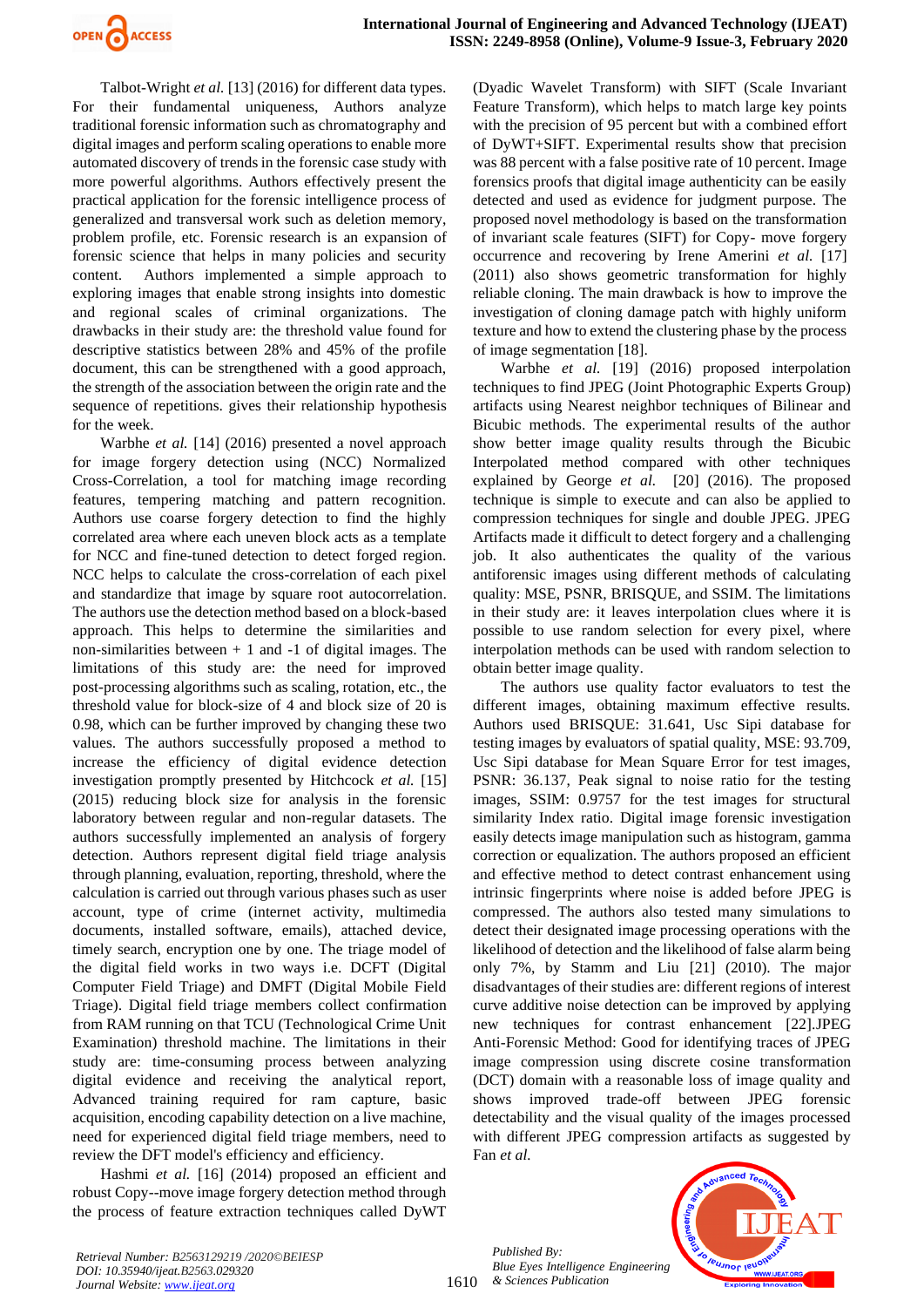[23] (2014). the proposed process of JPEG forgery involves: blocking of DE based on TV, DCT histogram, and calibration of DE. To trace the processed image from the detection regions of multiple detectors that could be applied with different domains, while maintaining a high image quality under the evaluation of both PSNR and SSIM metrics. Authors proposed JPEG anti-forensic method to improve trade-off between forensic detectability and visual quality of the image, the main limitations of their studies are: To design the optimal techniques for detecting JPEG image forgery using multiple detectors and the non-convex SSIM metric, authors apply various image statistics in the DCT domain for a better restoration of the histogram to investigate the design and implementation of general anti-forensics, SSIM is non-convex, making it difficult to optimize.

Swaminathan *et al.* [24] (2008) proposed a new forensic analysis methodology implemented on indoor and outdoor post-operation of acquisition devices to verify the integrity of digital image forensics, which helps to calculate the Constrained Optimization inverse manipulation filter coefficients. In [25] JPEG compression was considered to be a quantization in the discrete cosine transformation (DCT) domain and statistical analysis. Estimated filter coefficients used to detect various post-camera processing operations, such as steganography embedding and watermarking. Any change of inconsistency in the estimated fingerprints of the camera provides clues to detect cut-paste tampering and to determine whether a camera, scanner or computer graphics software was used to create the image. Proposed methods, therefore, verify that the digital images are from direct camera output, the main limitations of their study are: the receiver operating characteristics for manipulating detection show an average accuracy of 62 % and 52 % at rates of 100 % and 78 % respectively, the average accuracy of identification is reduced to 91% [26].

Blocking artifacts in Skin Images can be generated by the JPEG algorithm which affects the visibility of the small skin marks and is very common to identify individuals in evidence images and JPEG-compressed child pornography. The proposed approach is knowledge-based (KB), which removes JPEG blocking artifacts and recovers skin features, The authors developed various algorithms: Markov-model-based algorithm is a faster one-pass algorithm to implement the inference, while block synthesis algorithm to handle the various cases where compressed blocks are not included in the training set. Tang *et al.* [27] (2011)**.** There is also an improvement in the visual quality of biometric features. The authors also designed a mechanism for indexing these algorithms to accelerate. The short-coming in their study is: Complexity is extremely high in the calculations of an iterative process for forward and reverses DCT. Compression testing of 500 images reduces the quality factor of 50, and the average compression ratio was only 72.55, another 262 compressed image test reduces the quality factor of 25, and the average compression ratio was only 126.93.

Visual Sensor Forensics: it helps handle patent infringements, authenticate sources of acquisition, protect rights of intellectual property, and identify manipulations of data. In the field of visual sensor techniques, the authors proposed a new methodology for forensic analysis to

estimate algorithms for color filter array and color interpolations. The analysis examines the similarities between different technologies that various camera models use to identify potential infringement or licensing. The methodology proposed includes testing of objects, extraction of features, classification, testing, and validation. It's good for post-processing as well. The main limitation is the result shows only an average accuracy of 90% for the correct camera brand is effectively identified. Another is to investigate other important components within digital cameras such as raw sensor data and the white balanced provides useful information for various sensor characteristics Swaminathan *et al.* (2007) [28].

Bone Image Analysis: bone diseases related to the age of bone growth in bone biology. The authors present the use of the image processing system for rational knowledge in bone cross-section and micro-structural with reliable output based on quantitative measurements. The study represents the correlation between bone characteristics and bone growth associated with age. Experiments use knowledge-based techniques to show image clustering, channel extraction, region image mapping, boundary extraction, post-processing. The main problem is how to process conventional images Gherghel *et al.* [29] (2016). Forensic Medical Sciences: Virtual anthropology and radiographic imagery used in human skeletal forensic analysis. Proposed techniques provide a powerful non-invasive supplement or alternative to traditional forensic virtual anthropology and DVI applications. Forensic anthropology helps to access a large body of evidence that is not easily accessible through gross skeletal material that helps to investigate the bone's internal structure and explores facial recognition Franklin *et al.* [30] (2016).

Forensic DNA science: reviews forensic DNA development standards that support writing procedures to effectively perform testing by comparing and sharing data. This article provides a broad review of the activities, including the efforts of the White House National Science and Technology Council Subcommittee on Forensic Science and Partnership between the Department of Justice (DOJ) and the National Institute of Standards and Technology (NIST) to establish the National Forensic Science Commission and the Organization of Scientific Area Committees by Butler [31] (2015). The shortcomings in their study are: To improve academic education programs with pretty scholarship and fellowship contributions and to establish on-going legal education programs for law students, specialists and judges to improve death investigations by establishing a medical examination system with all legal medical autopsies or improved computer algorithm accuracy, supervised by a board-certified forensic pathologist, achieves national Automated Fingerprint Identification Systems (AFIS) interoperability of fingerprint data and work [32]. Sifting Collectors: Provide an AFF V3 sector-by-sector, bit-identical image of disk regions selected fully compatible with existing forensic tools and methods.

*Published By: Blue Eyes Intelligence Engineering & Sciences Publication* 

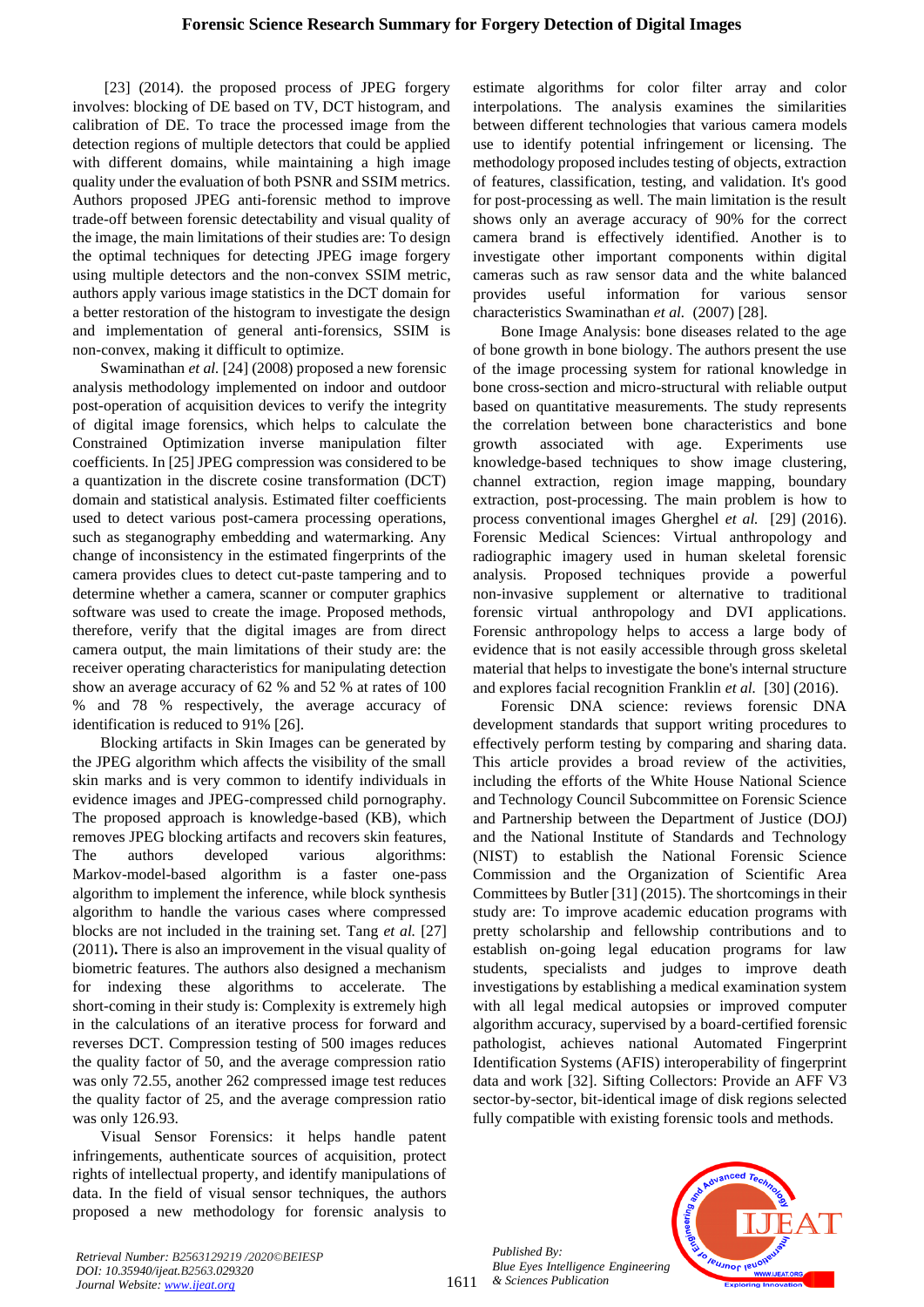

Authors proposed a new approach useful for the acquisition of digital forensic evidence and disk imaging for easy storage of large discs without sacrificing the many benefits of imagery. Grier and Richard [33] (2015) Results show the acceleration of 95%. The limitations of their studies are: Testing sifting collectors requires library expanding profiles, integration of sifting collectors applied with hardware and software analysis tools for post-collection image size reduction in forensic technologies such as disk duplicators. Li *et al.* [34] (2017) presented Image fusion: Mixing two images in one image by extracting key features from the image source. Multi-resolution techniques were proposed by authors to decompose an image and obtain information from coarse to fine scales. Cartridge image checking enables the image fusion technique to be multi-resolution. Major issues arise with the image check of the cartridge, enabling all required data information to be provided in [34].

Warbhe *et al.* [35] (2016). authors proposed a new approach for Copy-ing past detection using standardized cross-correlation image editing software programs that makes manipulation very easy like Copy-ing past, composing, splicing. Copy-paste forgery detection includes a block or key-point detection method. One of the transform approaches such as Discrete Cosine Transformer (DCT) is an effective approach to reducing the cost of detecting Copy-move forgery. The proposed work includes Fine-tuned Scale Tampering Detection (FSTD), Scaling Detection Percentage and Coarse Scale Tampering Detection (CSTD). The main limitations of their studies are: Rotation is not fully analyzed to detect accurate forged region. Blind Image Forensics is also known to Copy- move forgery and it includes scaled images, rotated images, translated images and cloned images with a new Auto Colour Correlogram approach for features extraction procedure that effectively detects multiple region duplication in the same image.

The proposed work includes noise filtering, transformation, auto color correlogram for extraction feature, matching forgery detection similarities, Malviya *et al.* [36] (2016). The result shows that accuracy is only 95.65 % with a false positive rate of 16 and a false negative rate of 32 by testing 400 images from the database [37].

According to the literature described above, the following Table.1 shows the literature survey on forensic image processing approaches with all their applications, limitations, techniques and extracted features, as well as [Table2,](#page-6-0) represents a comparison of various algorithms for forgery detection, as well as [Table3](#page-7-1) provides a comparative study of various transformation techniques for best detection of forgery. [Figure.2](#page-8-0) represents approaches to digital image processing.

#### **III. CONCLUSION**

Copy- moving forgery detection tested by many methodologies for the extraction of features, segmentation, acquisition, histogram, transformation, etc. Therefore, the

authentication of digital images is a very important area in the field of forensic research on image processing. With their comparative analysis of existing forgery detection algorithms, we presented an overview of different forgery detection algorithms.

Many existing methods face the problem involving human interpretation, larger modified regions with inconsistencies, camera model identification, compression artifact difficulties, high false-positive rate, expensive and lower quality factors, etc., some post-processing operations affected and produced lower accuracy in case of blurring of edges, additive noise, loss compression. Therefore, the main concern is about the security of digital content without degrading the quality and reducing the difficulties of distinguishing between innocent and malicious tampering with statistical features for different post-processing functions. We hope that this survey will help to identify new methodologies and ideas for future investigators working in the field of electronic forgery identification forensic investigation.

#### **ACKNOWLEDGMENTS**

I would like to thank my guide Dr. Dipali Bansal Professor and Head of ECE Department, MRIIRS Faridabad., for her guidance, innovative ideas, relentless support and encouragement towards the research. I would specifically like to thanks Dr. M. K. Soni Pro Vice-Chancellor, FET, MRIIRS, Faridabad for providing institutional facilities and support during the whole research.

Availability of Data and Material**:**

DATA SHARING DOES NOT APPLY TO THIS ARTICLE AS DURING THE CURRENT STUDY NO DATA SETS WERE GENERATED OR ANALYZED.

FUNDING:

FUNDING INFORMATION IS NOT APPLICABLE TO THE CURRENT STUDY.



*Retrieval Number: B2563129219 /2020©BEIESP DOI: 10.35940/ijeat.B2563.029320 Journal Website[: www.ijeat.org](http://www.ijeat.org/)*

*Published By:*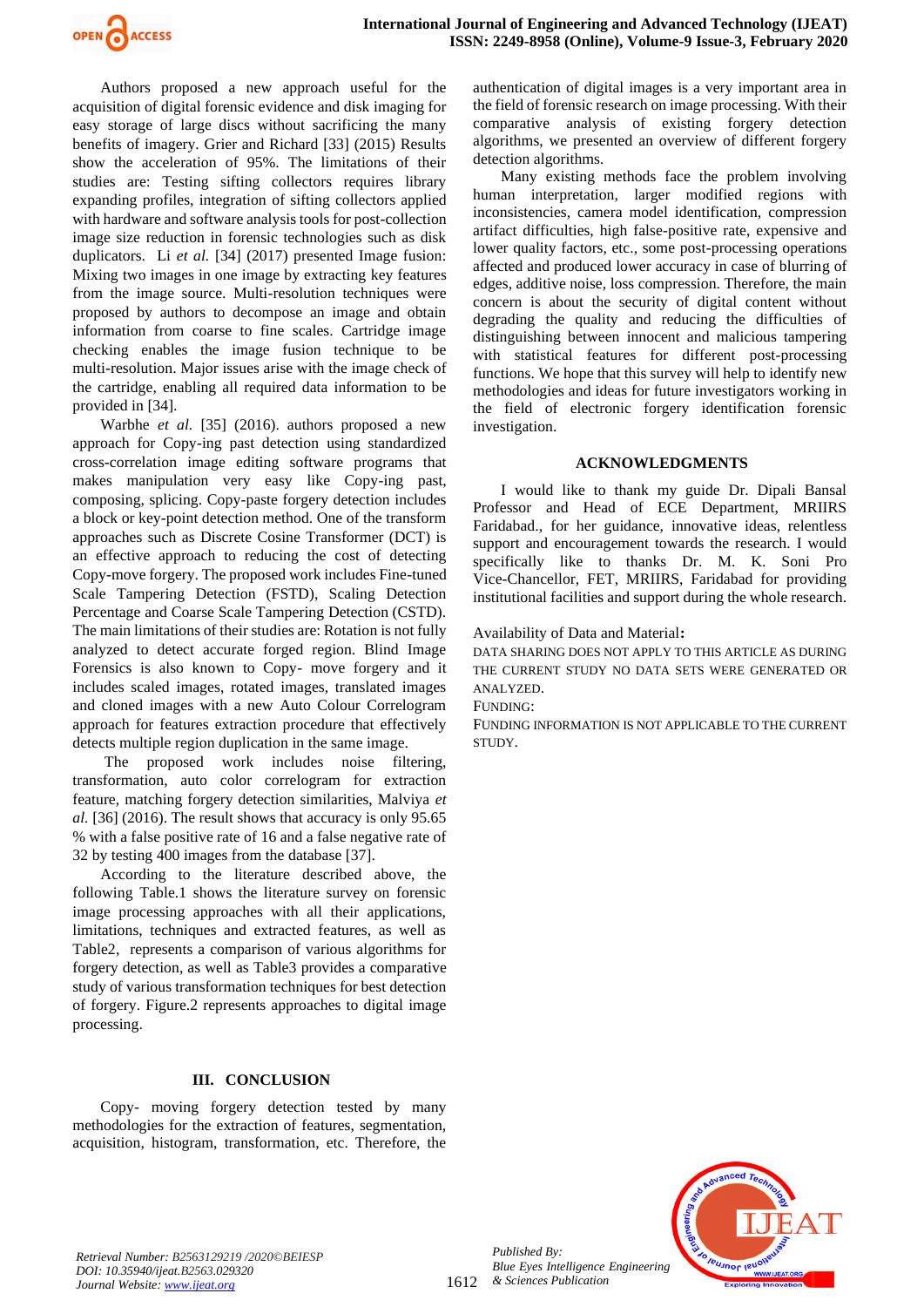| <b>Authors/Years</b>                | <b>Approaches</b>                                                                                                                          | <b>Applications</b>                                                                                                                    | Methodology                                                                                                                                                                          | <b>Limitations</b>                                                                                                                |
|-------------------------------------|--------------------------------------------------------------------------------------------------------------------------------------------|----------------------------------------------------------------------------------------------------------------------------------------|--------------------------------------------------------------------------------------------------------------------------------------------------------------------------------------|-----------------------------------------------------------------------------------------------------------------------------------|
| Malviya et al. [36] (2016)          | Auto Color<br>Correlogram<br>Approach                                                                                                      | Feature<br>Extraction,<br>Calculation of<br><b>True Positive</b><br>Rate and False<br>Positive Rate                                    | Noise Filtering,<br>Transformation.                                                                                                                                                  | Testing Can Be Improved<br>with Large Set of Data Base.                                                                           |
| Talbot-Wright et al. [13]<br>(2016) | Data Descriptions,<br>Script Platform,<br>Feature Selection,<br>Feature Extraction,<br><b>Color Derived</b><br><b>Feature Similarities</b> | Generalized and<br>Transversal<br>Work Like<br>Deletion<br>Memory,<br>Problem Profile,<br>Etc. for Forensic<br>Intelligence<br>Process | Authenticity, Forged Region<br>Detection, Stolen Banks, Reliability<br>Maintained in ROC Curve Which<br>Shows True Positive Rate and False<br>Positive Rate for Different Data Types | To Test and Train Methods for<br>Different Situations. Acquisition<br>Difficulty in Database for<br>Different Police Jurisdiction |
| Tang et al. [27] (2011)             | Knowledge-Based<br>(KB) Approach,<br>Markov-Model-Based<br>Algorithm, Faster<br>One-Pass Algorithm,<br><b>Block Synthesis</b><br>Algorithm | Biometrics and<br>Vein Pattern<br>Recognitions<br>Restoration<br>Detection                                                             | <b>Pigmented Skin Marks</b><br><b>Skin Features</b><br><b>DCT</b> Calculations<br><b>QDCT</b> Coefficient                                                                            | Difficult Analysis in Human<br>Vision<br>System (HSV)                                                                             |
| Fan, W et al. [23] (2014)           | Variation-Based DE<br>blocking Approaches                                                                                                  | Removing of<br>JPEG Artifact,<br>Double JPEG<br>Compressed<br>Artifacts                                                                | <b>DCT</b> Histogram                                                                                                                                                                 | Optimization of SSIM is<br>difficult                                                                                              |
| Hashmi et al. [16] (2014)           | DYWT (Dyadic<br>Wavelet Transform)<br>with SIFT (Scale<br><b>Invariant Feature</b><br>Transform)                                           | Correlation and<br>Key Feature<br>Detection.<br>Transformation,<br><b>Blind</b> passive<br>techniques                                  | Digital Signature and Water Marking.<br><b>Binary Pattern Recognitions,</b><br>Key point Descriptor Identifications                                                                  | <b>Standard Database</b><br>Requirement                                                                                           |
| Garfinkel et al. [9] (2010)         | Summarizes the<br>current Forensic<br>Research                                                                                             | XML Data<br>representation<br>and processing<br>for forensic<br>investigation                                                          | Virtual Software and Approaches<br>Live Acquisition, Multimedia<br><b>Document Controls</b>                                                                                          | To reduce the cost of<br>Forensic Investigation with<br>improved Image Quality                                                    |
| Van Beek et al. [11]<br>(2015)      | Xiraf System<br>Approach                                                                                                                   | <b>Forensic Drivers</b><br>for Security,<br>Safety,<br>Networks,<br>Software, and<br>Openness on the<br>Design                         | Reducing the Case Lead Time,<br>Maximum Coverage of Data                                                                                                                             | Progress becomes slow by<br>Xiraf System so need to<br>replace by Hansen System                                                   |
| Amerini et al. [17] (2011)          | Scale-Invariant<br><b>Features Transform</b><br>(SIFT)                                                                                     | Image<br>Segmentations<br>Splicing<br>Attacks.                                                                                         | Image Source Identifications,<br>Cluster Point Description,<br><b>Blur Artifects.</b><br>Geometric Transformations<br><b>Statistical Measurements</b>                                | FPR is 8% with the time 4.94<br>sec.<br>Detection can be limited to<br>Cloning operations.                                        |

# **Table1. Literature survey on Forensic Image Processing Approaches**

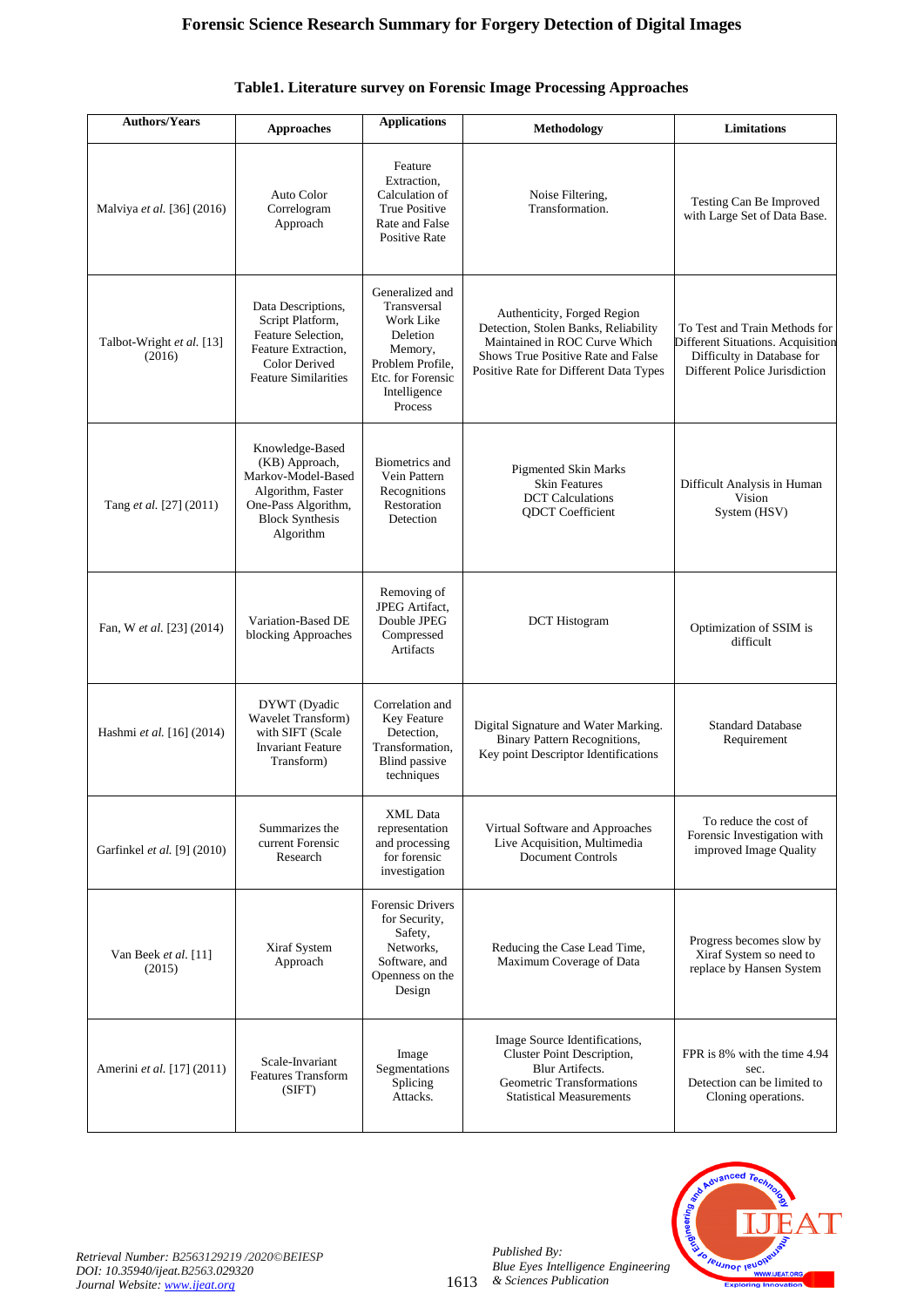

#### **International Journal of Engineering and Advanced Technology (IJEAT) ISSN: 2249-8958 (Online), Volume-9 Issue-3, February 2020**

| Kamenick et al. [7]<br>(2016) | Full Size and<br>Central Size<br>Image<br>Approaches                                                                                        | Image<br>Source<br>Identification<br>and their<br>Verification,<br>Restoration | Double JPEG Compression<br>Interpolation Detection Copy-<br>Moving Noise Detection<br><b>Inconsistency Chromatic</b><br>Aberration LCD Re-captured Noise<br>Detection JPEG Artifacts Removal | By removing unwanted<br>artifacts with Increasing<br>Data Quality, it is difficult<br>to verify credibility,<br>origin, image restoration.<br>In terms of automation, it<br>is not time-effective can<br>facilitate criminal work.<br>Different methods are<br>required to obtain<br>stronger evidence. |
|-------------------------------|---------------------------------------------------------------------------------------------------------------------------------------------|--------------------------------------------------------------------------------|----------------------------------------------------------------------------------------------------------------------------------------------------------------------------------------------|---------------------------------------------------------------------------------------------------------------------------------------------------------------------------------------------------------------------------------------------------------------------------------------------------------|
| Stamm and Liu.[21](2010)      | Intrinsic Fingerprint,                                                                                                                      | Identification of<br>forgery with<br>MSE, PSNR,<br>SD etc.                     | Histogram<br>Equalization / Gamma Correction<br><b>Contrast Enhancement</b>                                                                                                                  | Reduction in False Alarm<br>Probability                                                                                                                                                                                                                                                                 |
| Warbhe et al. [14] (2016)     | Nearest neighbor<br><b>Bilinear and Bicubic</b><br>Interpolation<br>Antiforensic<br>Techniques                                              | Testing of<br>Single and<br>double JPEG<br>compression.                        | Quantization and Blocking Artifacts,<br><b>Statistical Measurements of JPEG</b><br>Compressed Images                                                                                         | Shows Traces of Forgery                                                                                                                                                                                                                                                                                 |
| Warbhe et al. [19] (2016)     | <b>Pixel Based Forensic</b><br>Techniques:<br><b>Ncc</b><br>Via Coarse Forgery<br>and Detection.<br><b>Fined Tuned Forgery</b><br>Detection | <b>Blind Image</b><br>Forensic<br>Investigation                                | Tempering matching, pattern<br>recognition, threshold detection<br>setting, easy image registration, less<br>time consuming compared to<br>lexicographic algorithms,                         | Not Performed Well for<br>Some Operation Like<br>Scaling, Rotations,<br>Difficulty in Feature<br><b>Matching Correlated Regions</b>                                                                                                                                                                     |

# **Table 2. Comparison of various algorithms for Forgery Detection.**

<span id="page-6-0"></span>

| <b>Authors</b>                         | <b>Extracted Features</b>                                                                                      | <b>Accuracy of Forgery</b><br><b>Detection</b> |
|----------------------------------------|----------------------------------------------------------------------------------------------------------------|------------------------------------------------|
| Liu et al. [59] (2011b)                | First and higher-order wavelet statistics                                                                      | 67%                                            |
| Yu-Feng and Shih-Fu [91]<br>(2010)     | Geometry invariants for CRF estimation                                                                         | 70%                                            |
| Ng et al. [69] (2004)                  | Incoherence results                                                                                            | 71%                                            |
| Dong et al. [45] (2008)                | Edge detection and Run-length based statistical moments                                                        | 77%                                            |
| Avcibas et al. [8] (2004)              | Czenakowski measure and angular correlation                                                                    | 80%                                            |
| Fu et al. [48] (2006)                  | Moments of characteristics function using wavelet decomposition and<br>Hilbert-Huang transform                 | 81%                                            |
| Kirchner et al. [56] (2010)            | Subtractive pixel adjacency matrix and Streaking artifacts                                                     | 81%                                            |
| Khanna et al. [38] (2008)              | Residual pattern noise                                                                                         | 82%                                            |
| Ng and Chang [59] (2004b)              | wavelet transform and Natural image statistics from the power<br>spectrum                                      | 83%                                            |
| Luo et al. [44] (2007b)                | Geometry-based features                                                                                        | 84%                                            |
| Chen et al. [15] (2007)                | Wavelet characteristic by Statistical moments function                                                         | 84%                                            |
| Hsu and Chang [29] (2006)              | Camera-based operations using geometry invariants                                                              | 87%                                            |
|                                        |                                                                                                                |                                                |
| Qing Zhong and Andrew [60]<br>(2009)   | Image quality metrics and cosine transform with DCT coefficients                                               | 87%                                            |
| Zhang et al. [93,94] (2008a,<br>2008b) | Image quality metrics and moment features extracted through a<br>multi-size block of discrete transform cosine | 87%                                            |
| Dirik et al. [20] (2007)               | Chromatic aberration and Color filter array DE mosaicking                                                      | 90%                                            |
| Rocha et al. [66] (2006)               | Statistical descriptions of the least significant bit occurrence using<br>progressive randomization techniques | 90%                                            |
| Sankar et al. [71] (2009)              | Color histogram patch statistics Moment-based method and texture<br>interpolation method,                      | 90%                                            |
| Wang et al. [85] (2009)                | Gary level matrix of Chroma components                                                                         | 91%                                            |
| Luo et al. [45,44] (2007a, b)          | Blocking artifact characteristics matrix                                                                       | 92%                                            |
|                                        | Markov transition probabilities and characteristic functions of wavelet                                        | 92%                                            |
| Shi et al. [73] (2007a, b)             | subbands                                                                                                       |                                                |
| Sutthiwan et al. [76] (2009a)          | JPEG 2-D array Image and pixel 2D array image and 2D histogram                                                 | 93%                                            |
| Sutthiwan et al. [75] (2009b)          | Second-order statistics transition probabilities matrices using Markov<br>process                              | 94%                                            |
| Cao et al. [12,13] (2010a, b)          | MF statistical fingerprint and texture regions                                                                 |                                                |
| Wu et al. [87] (2011)                  | First-order or second-order disparity images                                                                   | 95%                                            |

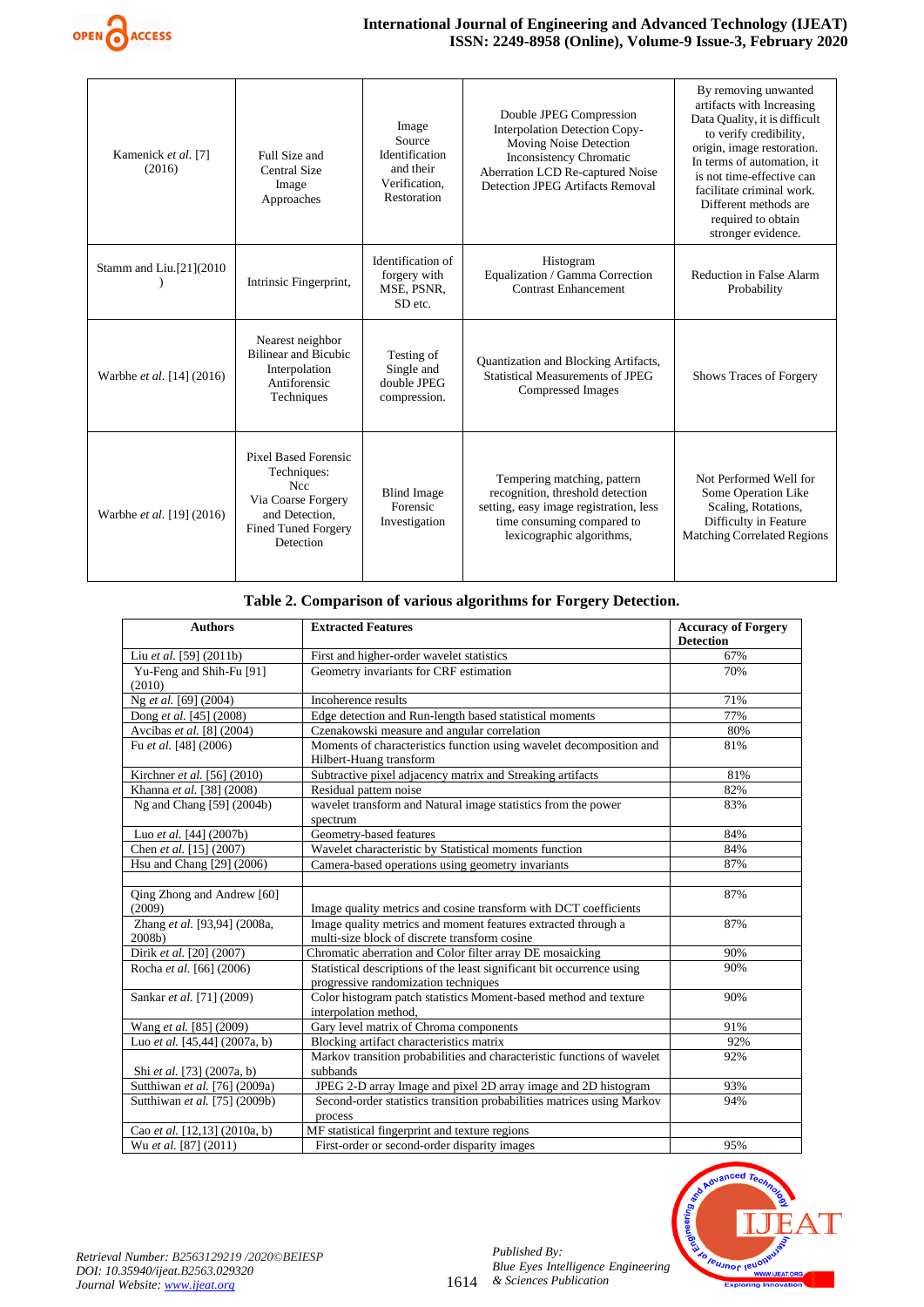# **Forensic Science Research Summary for Forgery Detection of Digital Images**

|                                  | statistics of predicting error signals and features based on variance and | 96%  |
|----------------------------------|---------------------------------------------------------------------------|------|
| Li et al. $[90]$ (2015)          | kurtosis of second-order difference signals                               |      |
| Stamm and Liu $[21]$ (2010)      | Image pixel value histogram                                               | 98%  |
| Mahalakshmi et al. [66] (2012)   | DA and AD DFT methods                                                     | 99%  |
| Bayram et al. [4, 10] (2005a, b) | Binary similarity measures                                                | 99%  |
|                                  | Binary similarity measures, Higher-order wavelet statistics, and Image    |      |
| Bayram et al. [44] (2007)        | quality Measures                                                          | 100% |
| Gul et al. [49] (2010)           | SVD based features                                                        | 100% |
| Lint <i>et al.</i> $[18] (2005)$ | Inverse camera responses                                                  | 100% |

## **Table 3: comparative techniques of forensic image approaches**

<span id="page-7-1"></span>

| <b>Authors</b>                   | <b>Feature Extraction Techniques</b>      |       | Recall $%$ | Score% |
|----------------------------------|-------------------------------------------|-------|------------|--------|
| Amerini et al. [17] (2011)       | Scale invariant features transform (SIFT) | 95    | 74         | 83.20  |
| Hashmi et al. [16] (2014)        | DvWT +SIFT                                | 88    | 80         | 83.80  |
| Siddeg et al. [6] (2017)         | discrete cosine transforms $(DCT)$        | 78.69 | 100        | 88.07  |
| Tang et al.<br>[27] (2011)       | knowledge-based $(KB)$ approach           | 90.1  | 90         | 90.05  |
| Warbhe <i>et al.</i> [14] (2016) | Speed Up Robust Features (SURF)           | 91.49 | 89.58      | 90.53  |
| Warbhe et al. [19] (2016)        | Normalized Cross Correlation (NCC)        | 94    | 90         | 91.95  |
| Malviya et al. [36] (2016)       | Auto Color Correlogram (ACC)              | 95.65 | 91.67      | 93.62  |



<span id="page-7-0"></span>**Figure 1. Digital Image Forgery Forensic Approaches**

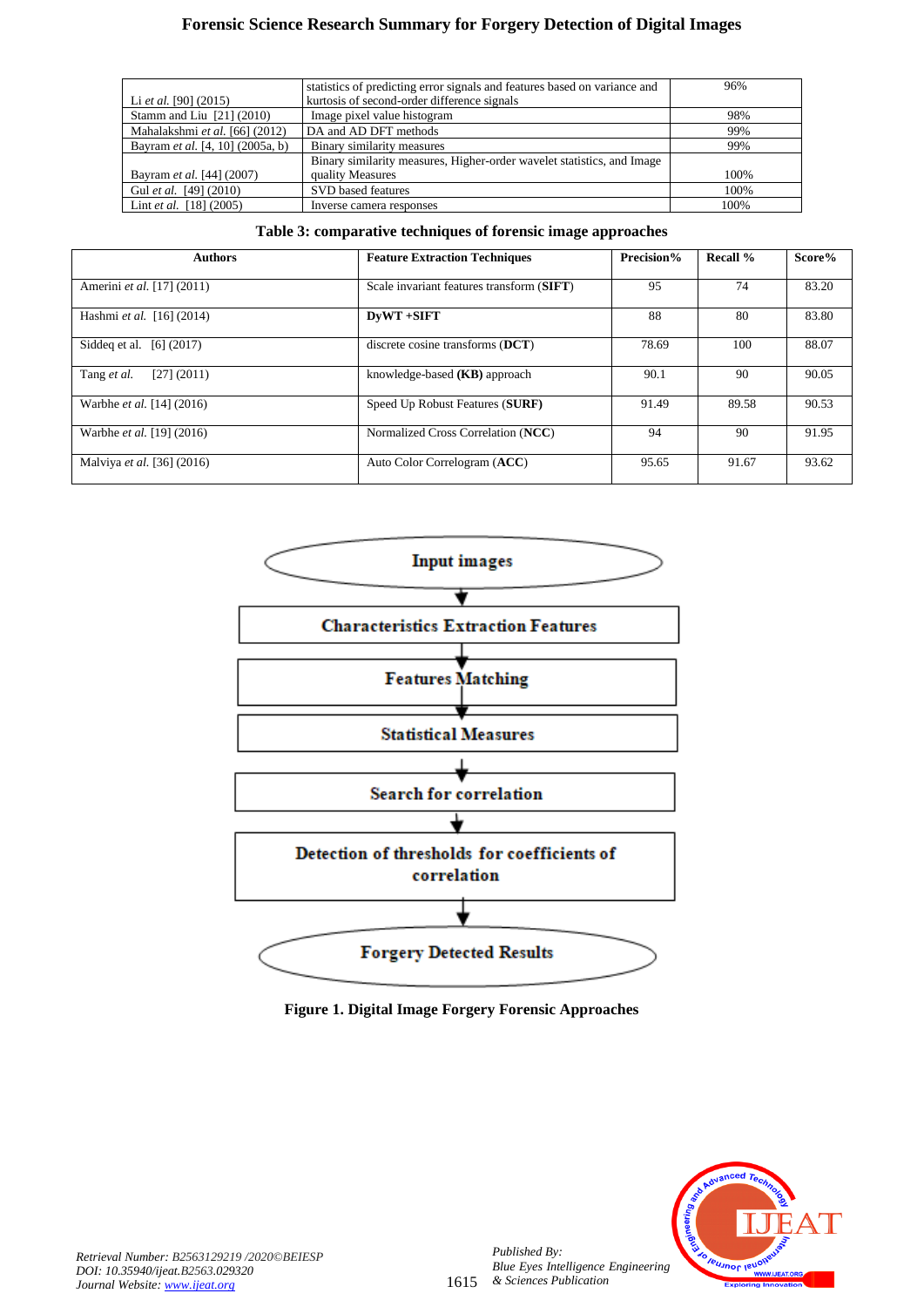



**Figure 2. Digital Image Processing Approaches.**

#### <span id="page-8-0"></span>**REFERENCES**

- 1. Luo W, Qu Z, Pan F, Huang J,"A survey of passive technology for digital image forensics". Front Comput Sci China.1 (2). pp.166–179, 2007a.
- 2. Wang W, Dong J, Tan T. "Effective image splicing detection based on image chrom." IEEE International conference on image processing .pp. 1257–1260, 2009.
- 3. K. P. Chandar and T. S. Savithri, "3D Face Model Estimation based on Similarity Transform using Differential Evolution Optimization," *Procedia Comput. Sci.*, vol. 54, pp. 621–630, 2015.
- 4. Bayram S, Avcibas I, Sankur B, Memon N,"Image manipulation detection with binary similarity measures". Proc. of 13th European signal processing conference, vol. 1. pp. 752–757, 2005a.
- 5. U. Jayasankar, "A New Objective Image Quality Assessment Metric : For Color and Grayscale Images," *3D Res.*, 2018.
- 6. M. M. Siddeq and M. A. Rodrigues, "DCT and DST Based Image Compression for 3D Reconstruction," *3D Res.*, 2017.
- 7. Jan Kamenicky.et al. "Forensic analysis and restoration of image and video data "264, pp.153–166, 2016.
- 8. Avcibas I, Bayram S, Memon N, Ramkumar M, Sankur B, "A classifier design for detecting image manipulations". Proc. International conference on image processing (ICIP) pp. 2645–8, 2004.
- 9. S. L. Garfinkel, "Digital forensics research: The next 10 years," *Digit. Investig.*, vol. 7, no. SUPPL., 2010.
- 10. Bayram S, Sencar HT, Memon ND, Avcibas I,"Source camera identification based on CFA interpolation". Proc. International conference on image processing (ICIP). pp. 69–72, 2005b.
- 11. H. M. A. Van Beek, E. J. Van Eijk, R. B. Van Baar, M. Ugen, J. N. C. Bodde, and A. J. Siemelink, "Digital forensics as a service: Game on," *Digit. Investig.*, vol. 15, pp. 20–38, 2015.
- 12. Zhang Z, Yuan R, Jian P, Zhang H, Shan-Zhong. "A survey on passive-blind image forgery by doctor method detection." International conference on machine learning and cybernetics, vol. 6.pp. 3463–3467, 2008a.
- 13. B. Talbot-Wright, S. Baechler, M. Morelato, O. Ribaux, and C. Roux, "Image processing of false identity documents for forensic intelligence," *Forensic Sci. Int.*, vol. 263, pp. 67–73, 2016.
- 14. A. D. Warbhe, R. V. Dharaskar, and V. M. Thakare, "A Scaling Robust Copy--Paste Tampering Detection for Digital Image Forensics," *Procedia Comput. Sci.*, vol. 79, pp. 458–465, 2016.
- 15. B. Hitchcock, N. Le-khac, and M. Scanlon, "Tiered forensic methodology model for Digital Field Triage by non-digital evidence specialists," *Digit. Investig.*, vol. 16, pp. S75–S85, 2016.
- 16. M. F. Hashmi, V. Anand, and A. G. Keskar, "Copy--move Image Forgery Detection Using an Efficient and Robust Method Combining Un-Decimated Wavelet Transform and Scale Invariant Feature Transform," *AASRI Procedia*, vol. 9, no. Csp, pp. 84–91, 2014.
- 17. I. Amerini, L. Ballan, R. Caldelli, A. Del Bimbo, and G. Serra, "A SIFT-based forensic method for Copy--move attack detection and transformation recovery," *IEEE Trans. Inf. Forensics Secur.*, vol. 6, no. 3 PART 2, pp. 1099–1110, 2011.
- 18. Lint Z, Wang R, Tang X, Shum H,"Detecting doctored images using camera response normality and consistency" Proc. of IEEE Computer Society conference on computer vision and pattern recognition(CVPR'05), vol. 1. pp. 1087–1092. 2005.
- 19. A. D. Warbhe, R. V. Dharaskar, and V. M. Thakare, "A Survey on Keypoint Based Copy--paste Forgery Detection Techniques," *Phys. Procedia*, vol. 78, no. December 2015, pp. 61–67, 2016.
- 20. M. George, M. Thomas, and C. K. Jayda's, "A Methodology for Spatial Domain Image Compression Based on Hops Encoding," *Procedia Technol.*, vol. 25, no. Rarest, pp. 52–59, 2016.
- 21. M. C. Stamm and K. J. R. Liu, "Forensic detection of image manipulation using statistical intrinsic fingerprints," *IEEE Trans. Inf. Forensics Secur.*, vol. 5, no. 3, pp. 492–506, 2010.
- 22. V. S. Harichandran, D. Walnycky, I. Baggili, and F. Breitinger, "CuFA: A more formal definition for digital forensic artifacts," *Digit. Investig.*, vol. 18, pp. S125–S137, 2016.



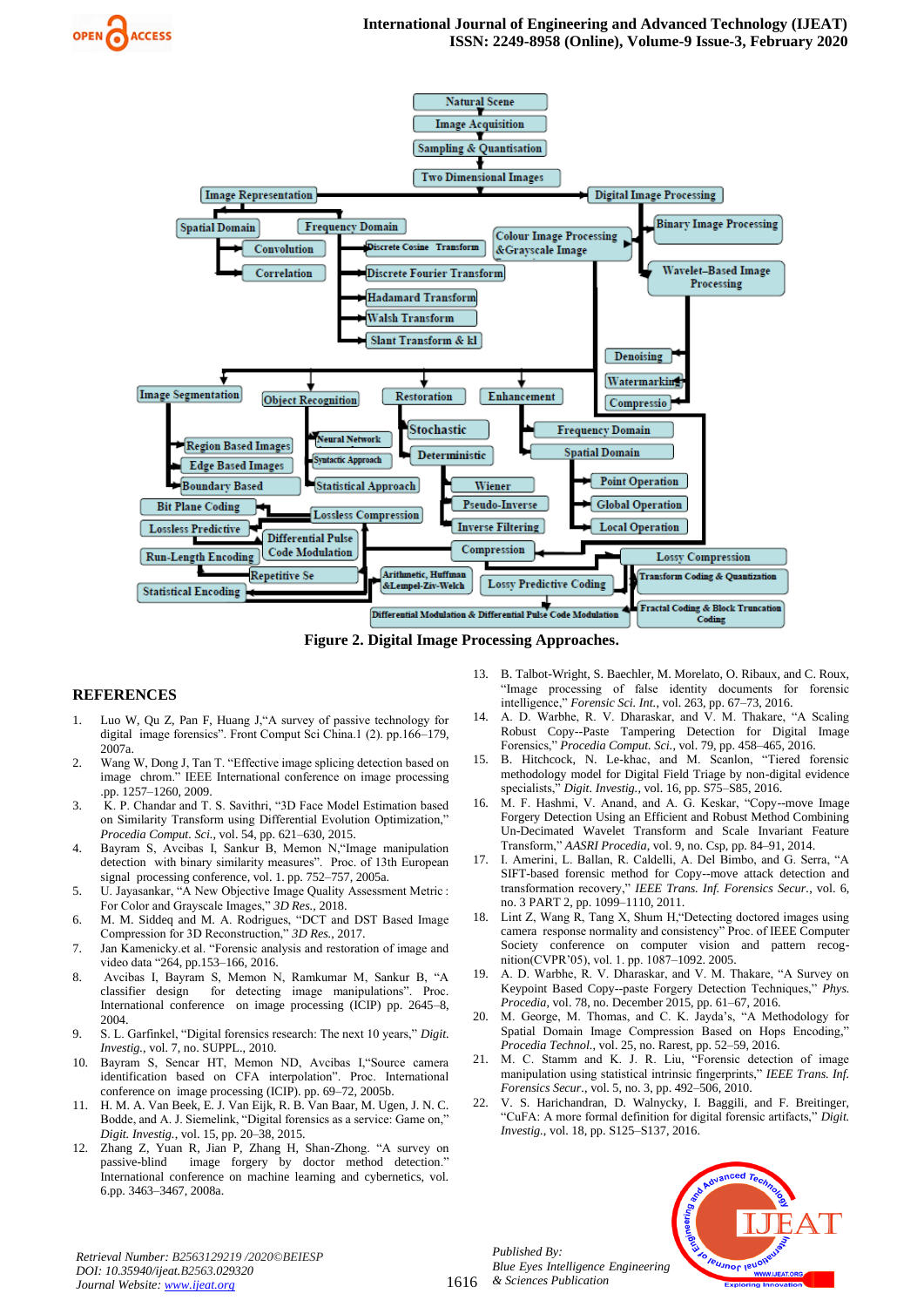- 23. W. Fan, K. Wang, F. Cayre, and Z. Xiong, "JPEG anti-forensics with improved tradeoff between forensic undetectability and image quality," *IEEE Trans. Inf. Forensics Secur.*, vol. 9, no. 8, pp. 1211–1226, 2014.
- 24. Swaminathan, A., Wu, M. and Liu, K.J.R., "Digital image forensics via intrinsic fingerprints." IEEE Transactions on Information Forensics and Security, 3(1), pp.101–117, 2008.
- Swaminathan, A., Wu, M. and Liu, K.J.R., "Nonintrusive component forensics of visual sensors using output images." IEEE Transactions on Information Forensics and Security, 2(1), pp.91–105, 2007.
- 26. X. Chu, S. Member, Y. Chen, M. C. Stamm, and K. J. R. Liu, "Information Theoretical Limit of Operation Forensics," *IEEE Trans. Inf. Forensics Secur.*, vol. 11, no. 4, pp. 774–788, 2016.
- 27. C. Tang, A. W. K. Kong, and N. Craft, "Using a knowledge-based approach to remove blocking artifacts in skin images for forensic analysis," *IEEE Trans. Inf. Forensics Secur.*, vol. 6, no. 3 PART 2, pp. 1038–1049, 2011.
- 28. Y. Li and J. Zhou, "Anti-Forensics of Lossy Predictive Image Compression," *IEEE Signal Process. Lett.*, vol. 22, no. 12, pp. 2219–2223, 2015.
- 29. S. Gherghel, R. M. Morgan, C. S. Blackman, K. Karu, and I. P. Parkin, "Analysis of transferred fragrance and its forensic implications," *Sci. Justice*, vol. 56, no. 6, pp. 413–420, 2016.
- 30. D. Franklin, L. Swift, and A. Flavel, "'Virtual anthropology' and radiographic imaging in the Forensic Medical Sciences," *Egypt. J. Forensic Sci.*, vol. 6, no. 2, pp. 31–43, 2016.
- 31. J. M. Butler, "U.S. initiatives to strengthen forensic science and international standards in forensic DNA.," *Forensic Sci. Int. Genet.*, vol. 18, no. January 2007, pp. 4–20, 2015.
- 32. Cao, H. and Kot, A.C,"Accurate detection of demosaicing regularity for digital image forensics". IEEE Transactions on Information Forensics and Security, 4(4), pp.899–910, 2009.
- 33. J. Grier and G. G. Richard, "Rapid forensic imaging of large disks with sifting collectors," *Digit. Investig.*, vol. 14, pp. S34–S44, 2015.
- 34. H. Li, W. Luo, X. Qiu, and J. Huang, "Image Forgery Localization via Integrating," vol. 6013, no. c, pp. 1–13, 2017.
- 35. A. D. Warbhe, R. V. Dharaskar, and V. M. Thakare, "Computationally Efficient Digital Image Forensic Method for Image Authentication, *Procedia Comput. Sci.*, vol. 78, no. December 2015, pp. 464–470, 2016.
- 36. A. V Malviya and S. A. Ladhake, "Pixel based Image Forensic Technique for Copy-move forgery detection using Auto Color Correlogram.," *Procedia - Procedia Comput. Sci.*, vol. 79, pp. 383–390, 2016.
- 37. R. Raj and N. Joseph, "Keypoint Extraction Using SURF Algorithm for CMFD," *Procedia Comput. Sci.*, vol. 93, no. September, pp. 375–381, 2016.
- 38. Cao G, Zhao Y, Ni R, Yu L, Tian H, "Forensic detection of median filtering in digital images. Proc". IEEE International conference on multimedia and Expo .pp. 89–94, 2010b.
- 39. Cao G, Zhao Y, Ni R. "Edge-based blur metric for tamper detection". J Inf Hiding Multimed Signal Process; 1(1) pp.20–27, 2010a.
- 40. Chen W, Shi Y, Su W,"Image splicing detection using 2-d phase congru- ency and statistical moments of characteristic function".Proc. of SPIE electronic imaging: security, steganography, and watermarking of multimedia contents, 2007.
- 41. D. Chauhan, D. Kasat, S. Jain, and V. Thakare, "Survey on Keypoint Based Copy--move Forgery Detection Methods on Image," *Procedia Comput. Sci.*, vol. 85, no. Cms, pp. 206–212, 2016.
- 42. D. Dietrich and F. Adelstein, "Archival science, digital forensics, and new media art," *Digit. Investig.*, vol. 14, no. S1, pp. S137–S145, 2015.
- 43. D. Gugelmann, F. Gasser, B. Ager, and V. Lenders, "Hviz: HTTP(S) traffic aggregation and visualization for network forensics," *Digit. Investig.*, vol. 12, no. S1, pp. S1–S11, 2015.
- 44. Dirik AE, Bayram S, Sencar HT, Memon N,"New features to identify computer generated images".Proc. IEEE International conference on image processing, vol. 4. pp. 433–439, 2007.
- 45. Dong J, Wang W, Tan T, Shi Y,"Run-length and edge statistics based approach for image splicing detection".Proc. digital water marking. 7th International workshop (IWDW). pp. 76–87, 2008.
- 46. E. R. Almeida, J. L. sPorsani, I. Catapano, G. Gennarelli, and F. Soldovieri, "Microwave Tomography-Enhanced GPR in Forensic Surveys: The Case Study of a Tropical Environment," *IEEE J. Sel. Top. Appl. Earth Obs. Remote Sens.*, vol. 9, no. 1, pp. 115–124, 2016.
- 47. F. M. M. Badr El Dine and M. M. El Shafei, "Sex determination using anthropometric measurements from multi-slice computed tomography of the 12th thoracic and the first lumbar vertebrae among adult Egyptians," *Egypt. J. Forensic Sci.*, vol. 5, no. 3, pp. 82–89, 2015.
- 48. Fu D, Shi Y, Su W, "Detection of image splicing based on Hilbert-Huang transform and moments of characteristic functions

with wavelet decomposition". Proc. of International workshop on digital water-marking. pp. 177–187, 2006

- 49. [49] Gul G, Avcibas I, Kurugollu F,"SVD based image manipulation detection". International conference on image processing (ICIP). pp. 1765–1768, 2010.
- 50. H. K. Chethan and G. Hemantha Kumar, "Image dewarping and text extraction from mobile captured distinct documents," *Procedia Comput. Sci.*, vol. 2, pp. 330–337, 2010.
- 51. Hsu Y, Chang S. "Detecting image splicing using geometry invariants and camera characteristics consistency". Proc. IEEE International con- ference on multimedia and Expo (ICME). pp. 549–552, 2006.
- 52. I. Amerini, R. Becarelli, R. Caldelli, and M. Casini, "A feature-based forensic procedure for splicing forgeries detection," *Math. Probl. Eng.*, vol. 2015, pp. 1–7, 2015.
- 53. J. S. Arunalatha *et al.*, "FIVDL: Fingerprint Image Verification using Dictionary Learning," *Procedia Comput. Sci.*, vol. 54, pp. 482–490, 2015.
- 54. J. Stüttgen, S. Vömel, and M. Denzel, "Acquisition and analysis of compromised firmware using memory forensics," *Digit. Investig.*, vol. 12, no. S1, pp. S50–S60, 2015.
- 55. Khanna N, Chiu GT-C, Allebach JP, Delp EJ,"Forensic techniques for clas- sifying scanner, computer generated and digital camera images". In: Proc. IEEE International conference on acoustics, speech and signal processing. pp. 1653–1656, 2008.
- 56. Kirchner M, "Efficient estimation of CFA pattern configuration in digital camera images". Proc. SPIE conference on media forensics and security, vol. 7541. pp. 754-765, 2010.
- 57. L. Fongaro, D. M. Lin Ho, K. Kvaal, K. Mayer, and V. V. Rondinella, "Application of the angle measure technique as image texture analysis method for the identification of uranium ore concentrate samples: New perspective in nuclear forensics," *Talanta*, vol. 152, pp. 463–474, 2016.
- 58. L. Gómez-Miralles and J. Arnedo-Moreno, "Versatile iPad forensic acquisition using the Apple Camera Connection Kit," *Comput. Math. with Appl.*, vol. 63, no. 2, pp. 544–553, 2012.
- 59. Liu Q, Cao X, Deng C, Guo X,"Identifying image composites through shadow matte consistency". IEEE Trans Inf Forensics Security. 6(3) pp.1111–1122, 2011b.
- 60. Luo W, Qu Z, Huang J, Qiu G, "A novel method for detecting cropped and recompressed image block". Proc. IEEE International conference on acoustics, speech and signal processing, vol. 2.. pp. 217–220, 2007b.
- 61. M. C. Stamm and K. J. R. Liu, "Anti-forensics of digital image compression," *IEEE Trans. Inf. Forensics Secur.*, vol. 6, no. 3 PART 2, pp. 1050–1065, 2011.
- 62. M. George, M. Thomas, and C. K. Jayda's, "A Methodology for Spatial Domain Image Compression Based on Hops Encoding," *Procedia Technol.*, vol. 25, no. Rarest, pp. 52–59, 2016.
- 63. M. Guido, J. Butter, and J. Grover, "Rapid differential forensic imaging of mobile devices," *Digit. Investig.*, vol. 18, pp. S46–S54, 2016.
- 64. M. M. Patil, "Digital Image Alteration Detection using Advance Processing," vol. 116, no. 18, pp. 18–22, 2015.
- 65. M. R. Keyvanpour and F. Merrikh-Bayat, "Robust dynamic block-based image watermarking in DWT domain," *Procedia Comput. Sci.*, vol. 3, pp. 238–242, 2011.
- 66. Mahalakshmi DS, Vijayalakshmi K, Priyadharsini S,"Digital image forgery detection and estimation by exploring basic image manipulations". Digital Invest.8 (3–4) pp.215–225, 2012.
- 67. N. Kishore and B. Kapoor, "Faster File Imaging Framework for Digital Forensics," *Procedia Comput. Sci.*, vol. 49, pp. 74–81, 2015.
- 68. N. Singh, "A Novel Digital Image Steganalysis Approach for Investigation," vol. 47, no. 12, pp. 18–22, 2012.
- 69. Ng T, Chang S,"A model for image splicing" Proc. of IEEE International conference on image processing (ICIP). pp. 1169–1172. 2004.
- 70. Ng T, Chang S,"Classifying photographic and photorealistic computer graphic images using natural image statistics" ADVENT Technical Report, #220-2006-6. Columbia University. 2004b.
- Qingzhong L, Andrew H, "A new approach for JPEG resize and image splicing detection". Proc. ACM multimedia and security workshop. pp. 43–48, 2009.



*Retrieval Number: B2563129219 /2020©BEIESP DOI: 10.35940/ijeat.B2563.029320 Journal Website: www.ijeat.org*

*Published By:*